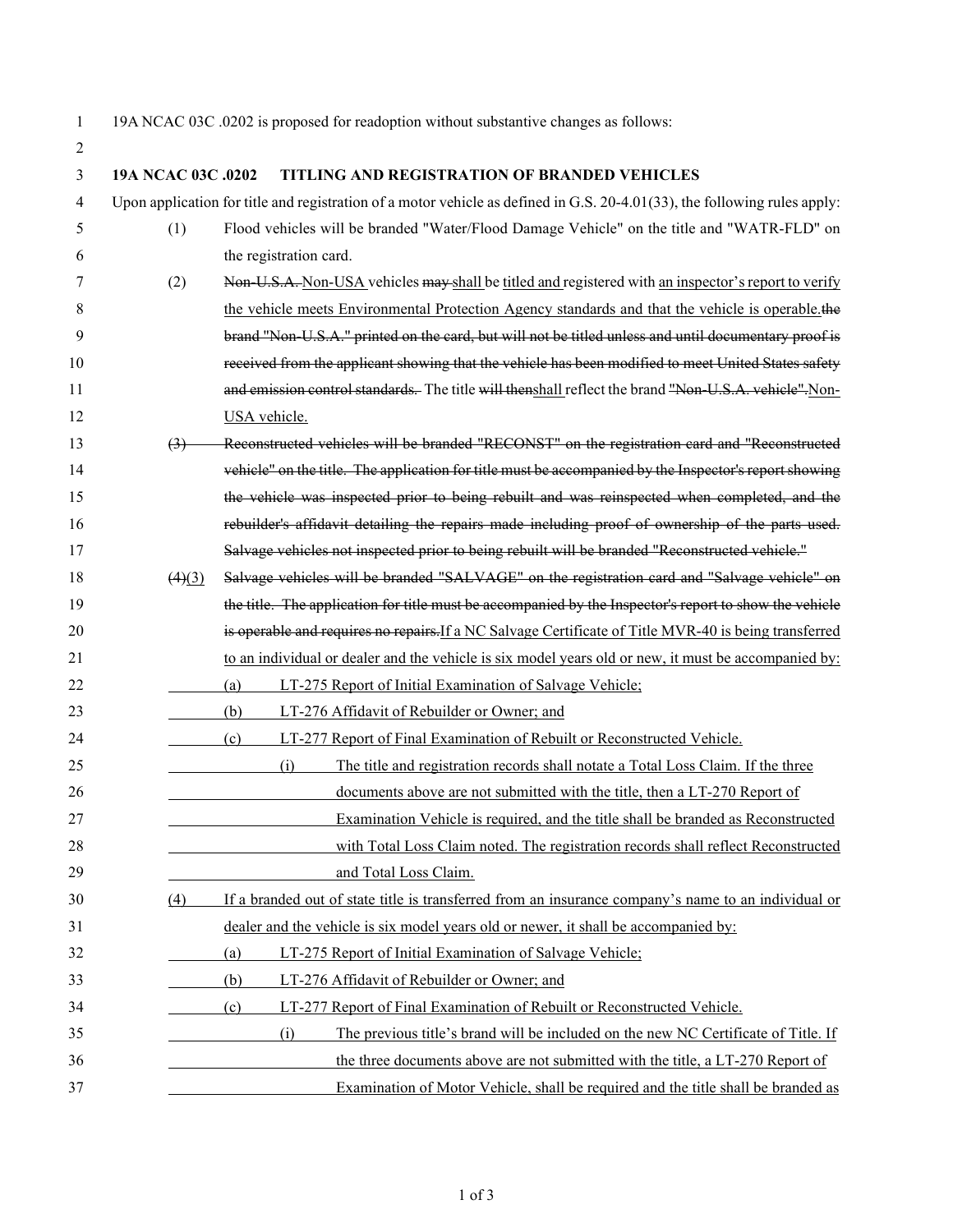| 1  |                                | Reconstructed.                                                                                             |
|----|--------------------------------|------------------------------------------------------------------------------------------------------------|
| 2  | (5)                            | If a NC Salvage Certificate of Title MVR-40 is being transferred to an individual or dealer and the        |
| 3  |                                | vehicle is older than six model years the brand will be brought forward, and the inspector's report        |
| 4  |                                | shall not be required.                                                                                     |
| 5  | (6)                            | If a branded out-of-state title is transferred from an insurance company's name to an invidual or          |
| 6  |                                | dealer, and the vehicle is older than six model years, it must be accompanied by a LT-270 Report           |
| 7  |                                | of Examination of Motor Vehicle. The previous title's brand shall be brought forward on the new            |
| 8  |                                | NC Certificate of Title.                                                                                   |
| 9  | (7)                            | If a branded out-of-state title is submitted and in an invidual's name or is assigned to an individual     |
| 10 |                                | or dealer, the brand shall be brought forward and an inspector's report shall not be required,             |
| 11 |                                | regardless of the year.                                                                                    |
| 12 | (8)                            | If a branded out-of-state title is submitted in a dealer's name or is assigned to an individual or dealer, |
| 13 |                                | regardless of the year, it must be accompanied by a LT-20 Report of Examination of Motor Vehicle.          |
| 14 |                                | The brand will be brought forward on the new NC Certificate of Title.                                      |
| 15 | $\left(5\right)\left(9\right)$ | Salvage rebuilt vehicles will be branded if a NC Salvage Certificate of Title, MVR-40, is being            |
| 16 |                                | transferred to an individual or dealer and is six model years old or newer, it must be accompanied         |
| 17 |                                | <u>by:</u>                                                                                                 |
| 18 |                                | LT-275 Report of Initial Examination of Salvage Vehicle;<br>(a)                                            |
| 19 |                                | LT-276 Affidavit of Rebuilder or Owner; and<br>(b)                                                         |
| 20 |                                | LT-277 Report of Final Examination of Rebuilt or Reconstructed Vehicle.<br>(c)                             |
| 21 |                                | The title and registration records shall notate Total Loss Claim. If the three<br>(i)                      |
| 22 |                                | documents above are not submitted with the title, a LT-270 Report of Examination                           |
| 23 |                                | of Motor Vehicle is required, and the title will be branded as Reconstructed with                          |
| 24 |                                | Total Loss Claim noted. The registration records shall reflect Reconstructed and                           |
| 25 |                                | Total Loss Claim. For vehicles more than six model years old, the current brand                            |
| 26 |                                | shall be brought forward.                                                                                  |
| 27 |                                | "SAL RBLT" on the registration card and "Salvage Rebuilt vehicle" on the title. The application for title  |
| 28 |                                | must be accompanied by the Inspector's report showing the vehicle was inspected prior to being             |
| 29 |                                | rebuilt and reinspected when completed, and the rebuilder's affidavit detailing the repairs made           |
| 30 |                                | including proof of ownership of the parts. Failure to have the vehicle inspected prior to repair will      |
| 31 |                                | result in the vehicle being branded a reconstructed vehicle.                                               |
| 32 | (10)                           | If a NC Salvage Certificate of Title, MVR-40, is being transferred to an individual or dealer and is       |
| 33 |                                | more than six model years old, the current brand shall be brought forward and an inspector's report        |
| 34 |                                | shall not be required.                                                                                     |
| 35 | (11)                           | If an out-of-state title in the name of an insurance company without a brand is transferred to an          |
| 36 |                                | individual or dealer and the vehicle is six model years old or newer, it shall be accompanied by the       |
| 37 |                                | LT-270 Report of Examination of Motor Vehicle. The brand shall also be required.                           |